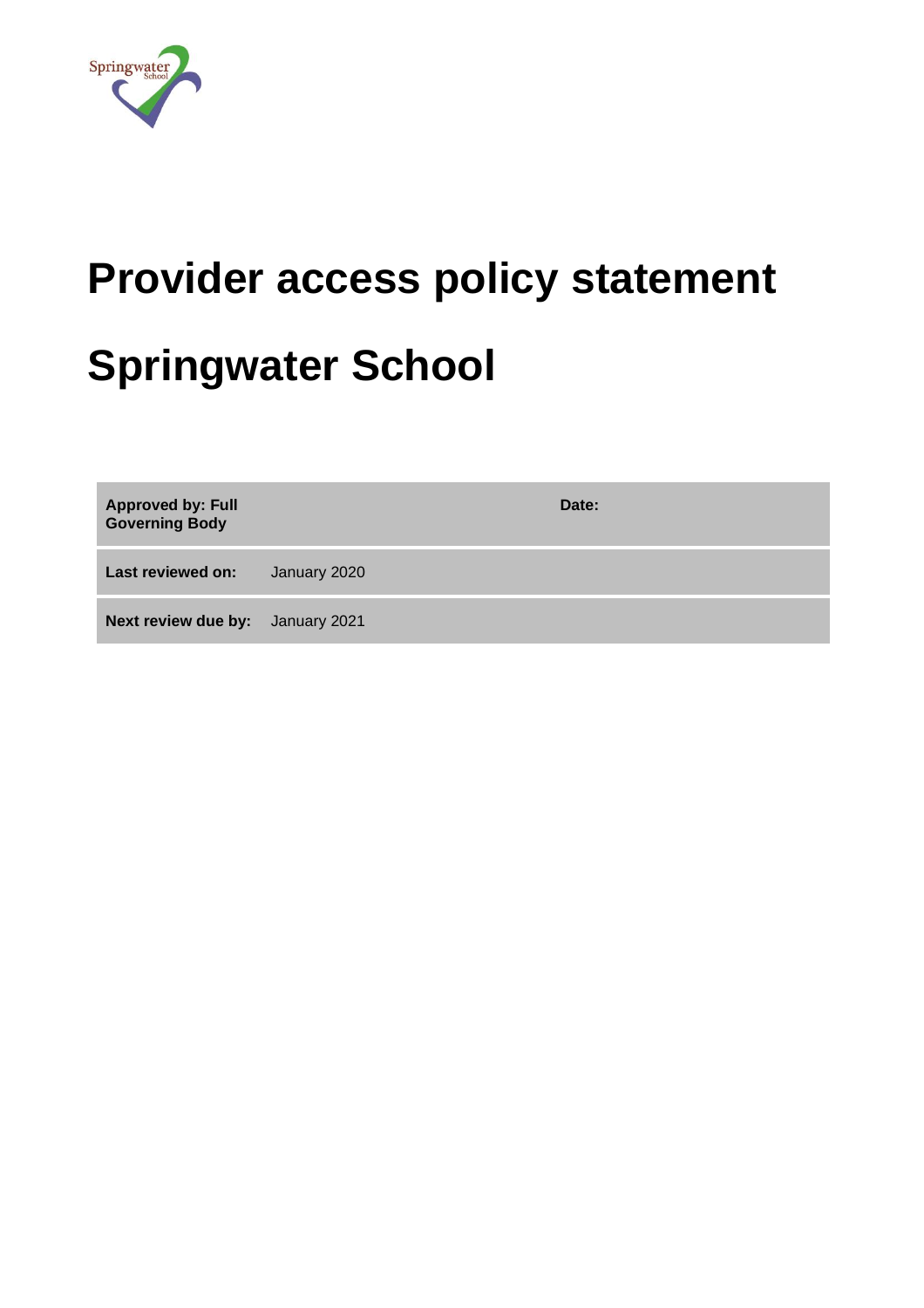

## **Contents**

# <span id="page-1-0"></span>**1. Aims**

This policy statement aims to set out our school's arrangements for managing the access of education and training providers to students for the purpose of giving them information about their offer.

It sets out:

- Procedures in relation to requests for access
- The grounds for granting and refusing requests for access
- Details of premises or facilities to be provided to a person who is given access

## <span id="page-1-1"></span>**2. Statutory requirements**

Schools are required to ensure that there is an opportunity for a range of education and training providers to access students in years 8 to 13 for the purposes of informing them about approved technical education, qualifications or apprenticeships.

Schools must also have a policy statement that outlines the circumstances in which education and training providers will be given access to these students.

This is outlined in section 42B of the [Education Act 1997.](https://www.legislation.gov.uk/ukpga/1997/44/section/42B)

This policy shows how our school complies with these requirements.

## <span id="page-1-2"></span>**3. Student entitlement**

All students in years 8 to 14 at Springwater are entitled to:

- Find out about technical education qualifications and apprenticeship opportunities, as part of our careers programme which provides information on the full range of education and training options available at each transition point
- Hear from a range of local providers about the opportunities they offer, including technical education and apprenticeships
- Understand how to make applications for the full range of academic and technical courses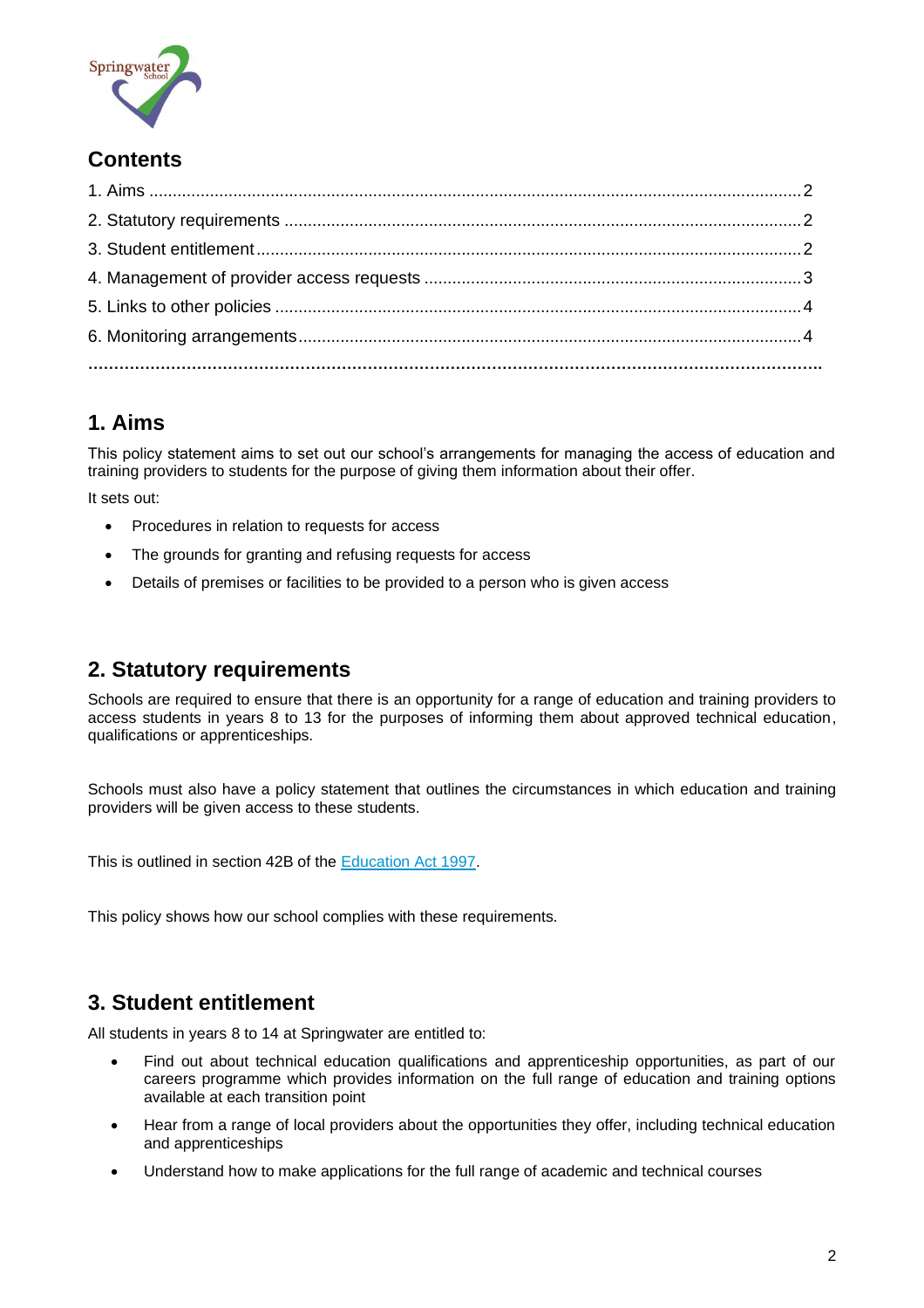

## <span id="page-2-0"></span>**4. Management of provider access requests**

#### **4.1 Procedure**

A provider wishing to request access should contact Andrew Mullane, Head of Sixth Form or in the case of Year 8 -11, Melissa Sparks, Head of Secondary.

Telephone: 01423 883214

Email: [admin@springwater.n-yorks.sch.uk](mailto:admin@springwater.n-yorks.sch.uk)

#### **4.2 Opportunities for access**

A number of events, integrated into our careers programme, will offer providers an opportunity to come into school

Please speak to our Head of Sixth Form or Head of Secondary to identify the most suitable opportunity for you.

#### **4.3 Granting and refusing access**

- **Access will be granted to planned events**
- **Access will be granted to pupil EHCP review meetings, and advice sessions to individuals when they meet our careers advisor.**
- **Access will be granted to small groups sessions**
- **Access will not be granted if a pupil refuses to meet the provider**
- **Access will not be granted if the pupil is deemed to be in distress or experiencing an episode of challenging behaviour**
- **Access is likely to be alongside a familiar member of staff, advocate or peer.**

#### **4.4 Safeguarding**

Our safeguarding policy outlines the school's procedure for checking the identity and suitability of visitors.

Education and training providers will be expected to adhere to this policy.

In some cases in the best interests of the child or young person the parent/carer may be informed that the meeting has taken place.

#### **4.5 Premises and facilities**

- *We have a limited number of meeting rooms, and occasional un-timetabled classrooms. Please note these need to be booked and entered onto our school calendar to secure a booking. Please contact the relevant Head of Department in order to book a facility and inform them about your IT requirements. We aim not to use memory sticks in school and would therefore request that you email your presentation/materials at least 24 hours before the date of your visit.*
- *Providers can leave prospectuses or other material for students to read, but please note that accessible and adapted materials will be preferable. Many of our students use symbols to support their access to text.*